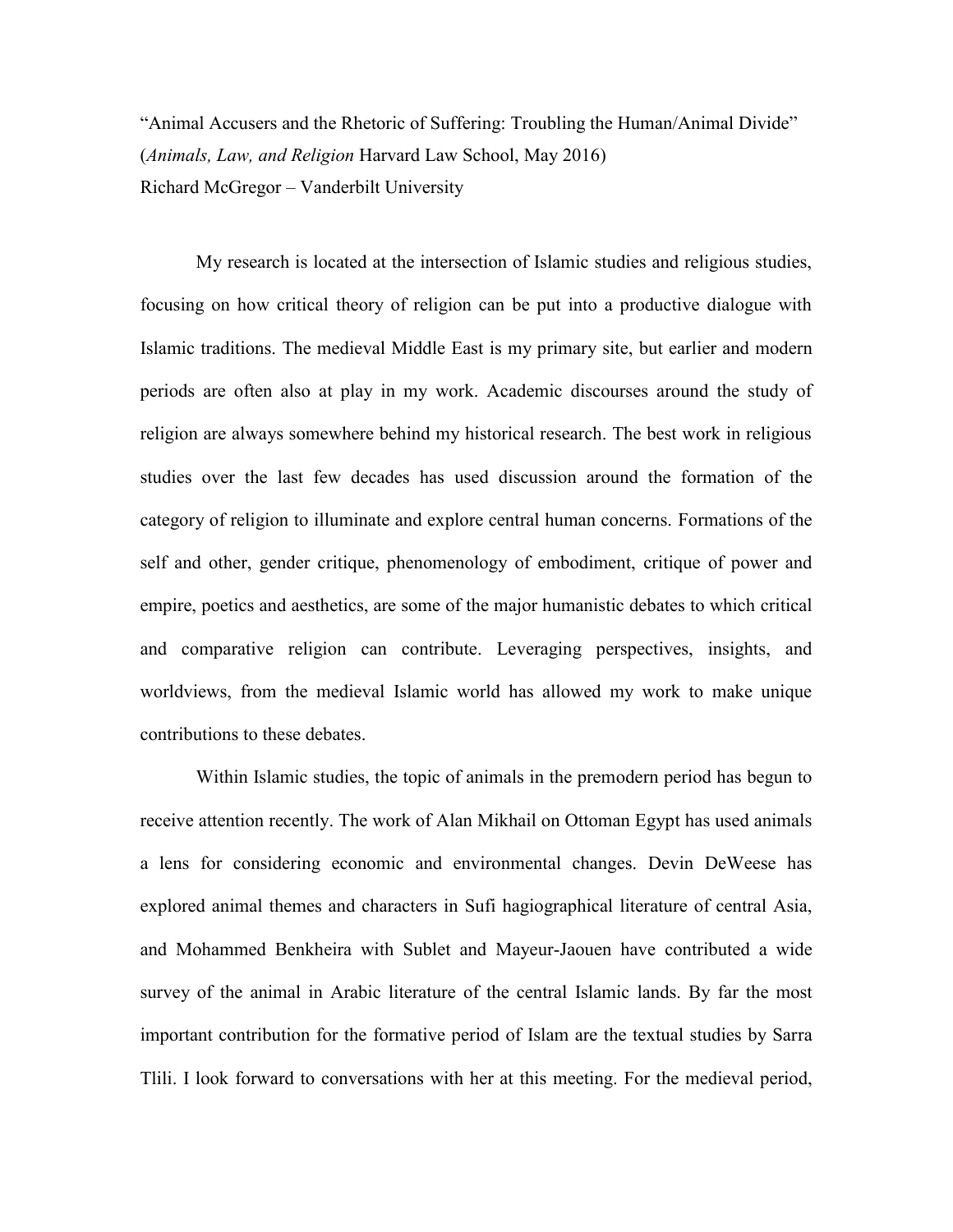the Sufi philosopher Ibn Arabi has been the subject of several descriptive studies that reconstruct the animal figure within his mystical world view. For example, one study by William Chittick identifies the relation of animals to humans in two ways: the first emphasizes the existential matrix within which all creation circulates. In their narrow anthropocentric perspective, humans are blind to the bonds that connect and animate animals as well as the environment to God. According to Ibn Arabi this neoplatonic universe is filled with the singing praises all things rehearse to their creator. In a second register, Ibn Arabi sets out to trouble the common anthropocentric claim to superiority over animals. He recalls the myriad ways in which humans are engaged with, and dependent upon, animals, noting that in their labors to feed, shelter, clean and protect many animals, humans are performing their innate and divinely determined need for animals.

One question I hope the field will address more fully is that of the animal figure as the discursive or conceptual opening for Islamic religious thought. That is, how in the apparently anthropocentric world view that is Islam do animals become an opening for new perspectives on ethics, the self, and the universal? At present my own work is moving in this direction though an exploration of philosophical, Sufi, and ethical literature. Part of this exploration takes me through an Iraqi fable written in the early medieval period, which engages deeply with the animal figure and ultimately  $-1$  shall argue – constitutes an Islamic critique of exclusion and violence.

At the crossroads of Asia and the Middle East, in southern Iraq, Basra, an anonymous group of scholars gathered to record the summation of sciences – both human and natural – of their day. This was at the end of the tenth century, a period in which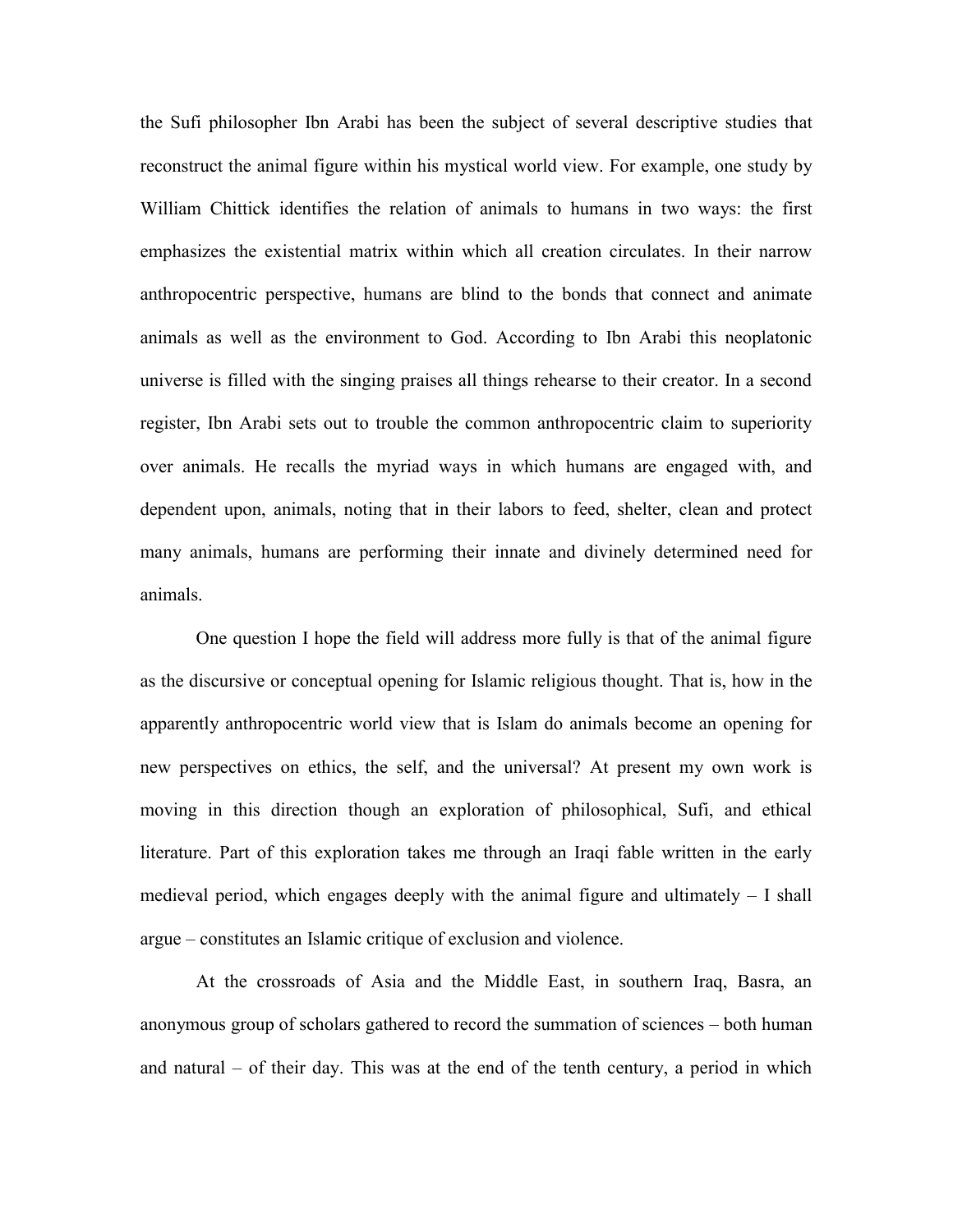Islamic theology and law were still forming, and philosophy was as strong as it would ever be. The authors, collectively known as the Brethren of Purity (*al-Ikhwan al-Safa*) produced a fifty-two-volume encyclopedia, which became known simply as their *Epistles*. The range of the work was truly comprehensive. It was divided into four parts: the mathematical sciences, the sciences of nature, the psychological and rational sciences, and theology.

Abbas Hamdani has recently described the "eclectic sweep" of the encyclopedia, drawing upon "Pythagorean and Nichomachian arithmetic, numerology and music, Hermetic and Indo-Persian magic and astrology, Aristotelian logic and physics, Gnostic esotericism, neo-Platonic cosmology, theory of emanations and metaphysics, Biblical and Qur'anic prophetology, Platonic concepts of law and leadership, and Buddhist, Zoroastrian and Manichean wisdom and allegory." The authors tell us that their aim is not only to be exhaustive, but also to present the material in an accessible form, with the intention to facilitate the widest possible dissemination of knowledge. The tone of the work is remarkably cosmopolitan.

The central argument of *The Case of the Animals versus Man Before the King of the Jinn* is not that animals are superior to humans – we will return to the nature of this relationship below – but rather that there is a moral lesson to be drawn from the relations between animals and humanity. The Brethren make clear their intention to, "consider the merits and distinctions of the animals, their admirable traits, pleasing natures, and wholesome qualities, and to touch on man's overreaching, oppression, and injustice against the creatures that serve him  $-$  the beasts and cattle  $-$  and his heedless, impious thanklessness for the blessings for which he should be grateful." The affective impact of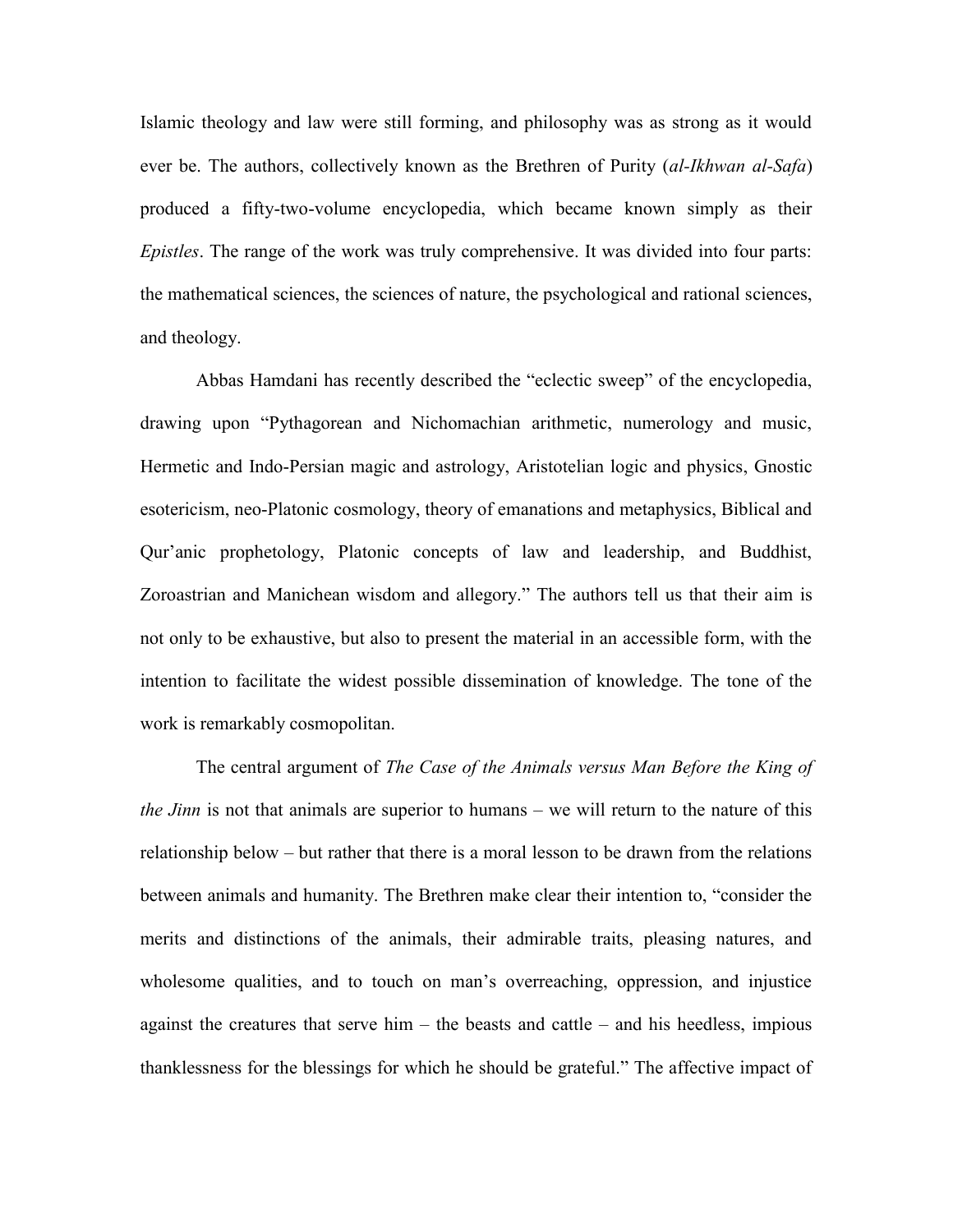the fable is an important dimension of the communication, and thus the authors explain, "We've put these themes into the mouths of animals, to make the case clearer and more compelling – more striking in the telling, wittier, livelier, more useful to the listener, and more poignant and thought-provoking in its moral."

The story takes place on the island of the king of the jinn, where a group of humans, of a racial and religious mixture representing the range of humanity, have shipwrecked. Upon seeing the peaceful and flourishing animals on the island, the humans begin to trap, harness, and force them into service. Endowed with speech, the animals complain to the king of the jinn, who summons the humans and representatives of all the animals to his court to resolve matter. These kingdoms include: the predators, who are represented by the jackal; the birds, who send the nightingale; the swarming creatures, represented by the bee; the birds of prey, who send the parrot; the aquatic animals, who send the frog; and the crawling animals, who are represented by the cricket. The kingdoms and species of the animals are many, and the *Epistle* offers an allencompassing typology. In parallel to this system are the divisions among humans. Here geography and environment are important identifiers, as is religion.

This tension between humans and animals however is not simply one of difference. The humans present several arguments for their superiority in the fable, drawing on concepts such as stewardship, divine election, culture and civilization, and industry. The delegate of the carnivores however begins to trouble the human-animal binary at work behind these claims:

> 'Had you humans considered the lives of predators and studied their behavior, you would realize and admit that we're purer and better than you.' 'Is that so?' said the human. 'Can you prove it?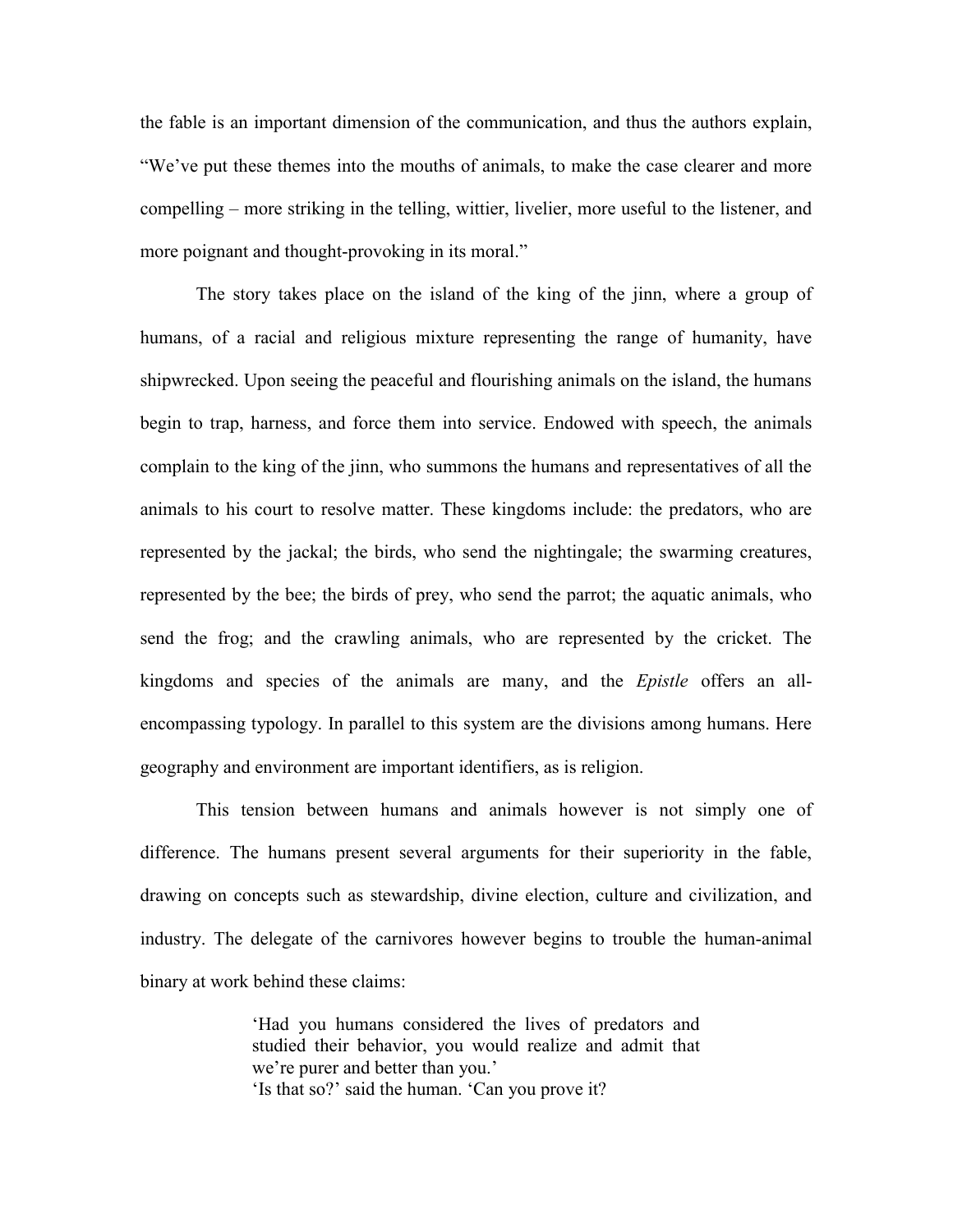'Of course! Aren't the best of you your ascetics and holy men – monks, rabbis, mendicants?' 'Yes.'

'And when one of you reaches the peak of probity and piety doesn't he remove himself from your midst and flee your society? Doesn't he shelter in the hills and mountains, or the bosoms of the valleys, by the seashore, or in the forest – the haunts of the wild beasts? He mingles with us the beasts of prey in our own realms and shelters at our side, unharmed by any of us?'

'Yes, just as you say.'

'Well, if beasts of prey are not your betters, why do the best of you lodge with us, and the most saintly of you live with us? The best consort with the best, not the worst, so they flee from you; and you shun them in turn.'

Here the jackal is claiming that at its most developed and perfected, humanity can bridge the divide, and resonate deeply with animal sensibilities.

The last chapter of the epistle presents a dramatic denouement in the courtroom. It begins with an Arab Hijazi pointing to the fact that prophets, imams, sages, poets, ascetics and saints, are only to be found among humans, as evidence of humanity's superiority. Upon hearing this, the animals drop their case, and declare that this indeed is something special. Along with the jinn, the animals then ask for more information on these saintly persons. The last person to speak is a composite of the best qualities of all humans: He is, "Persian by breeding, Arabian by faith, Iraqi in culture, Hebrew in lore, Christian in manner, Damascene in devotion, Greek in science, Indian in discernment, Sufi in intimations…" Perhaps surprisingly, his final clinching argument is quite brief. He tells the court that although many have sought to recount the attributes and noble deeds of the saints, none has managed to do more than scratch the surface. With this abrupt ending we are left wondering about this elusive attribute that apparently represents what is uniquely human about humanity. From the context of the fable, this attribute is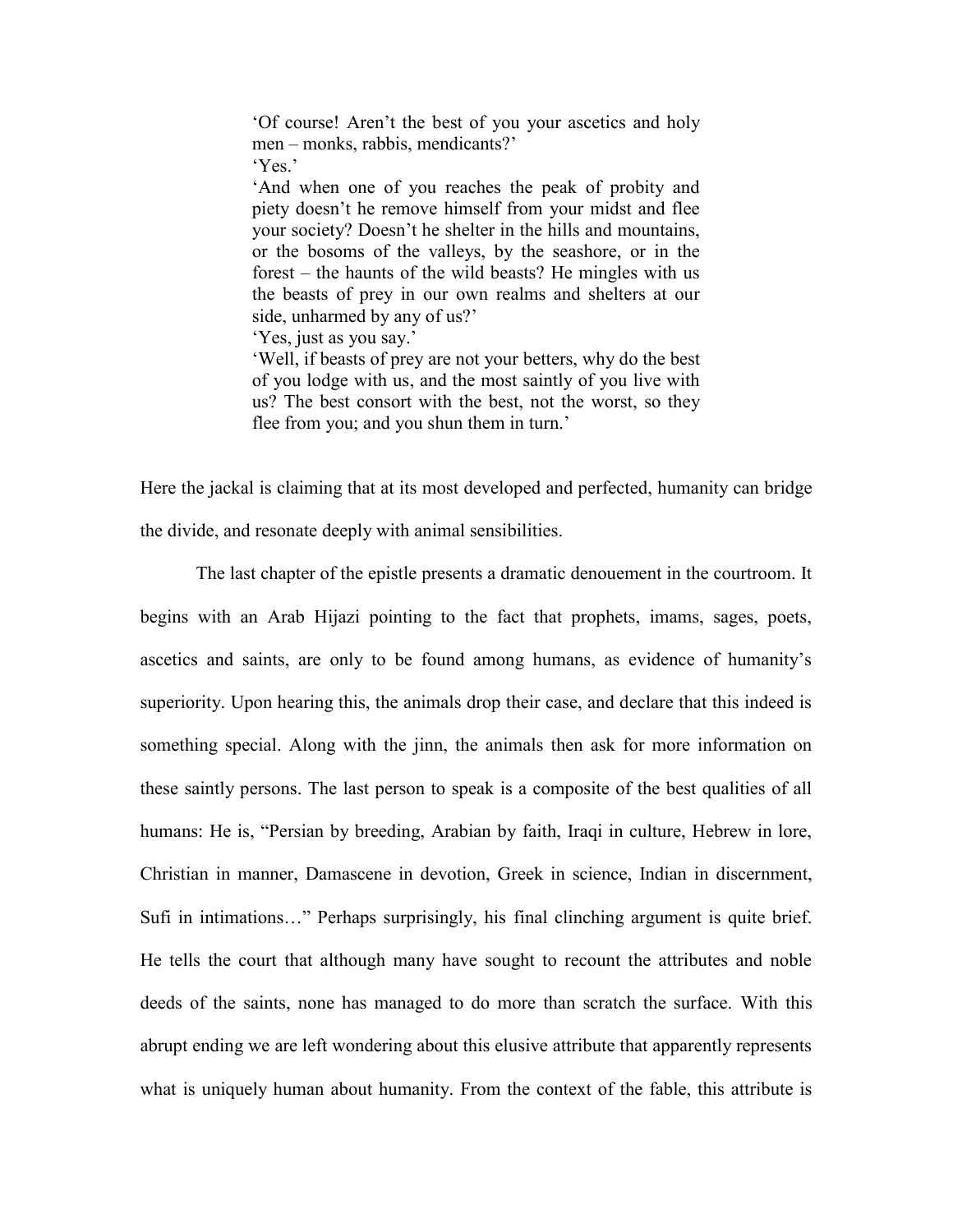clearly "sanctity" (*walaya*), an Islamic concept we might describe as a widened capacity for inspiration, esoteric knowledge, and wisdom. This concept of enlarged sanctity was not coined by the Brethren – it was key in Shi'ism and Sufism earlier – but its use here in an encyclopedic treatment of human attributes, psychology, and ethics, is likely unprecedented.

The resolution of the court case seems to confirm the humans in their superiority to the animals. Due to its capacity to produce inspired saintly figures – if only on rare occasions – humanity can lay claim to a unique spiritual potential. The animals recognize that this is not possible for them. Yet it does not follow that animals are to suffer forever as slaves of the humans; and certainly there is no license here for cruelty or abuse. In short, the fable's conclusion is that humanity has a superior capacity, which it should struggle to realize. The court's judgment is not that the animals are mistaken, that their claims are erroneous, or that their beliefs and practices are false. On the contrary, the conclusion points to the overlap and shared sensibilities of animals and humans. The clinching evidence in the case, the final exhibit, was after all a saintly figure whose description defies words: "Many have cited their virtues, and preachers in public assemblies have devoted their lives down through the ages to sermons dilating on their merits and their godly ways, without ever reaching the pith of the matter." The significance of this discursive limit should not be overlooked. Humans cannot even describe the deeds, knowledge, and character of their saints. Neither can the animals. Indeed they would like to know more: "...tell us, O humans, of the qualities and lives of these persons, inform us of their insights and ways, their virtues and godly doings, if you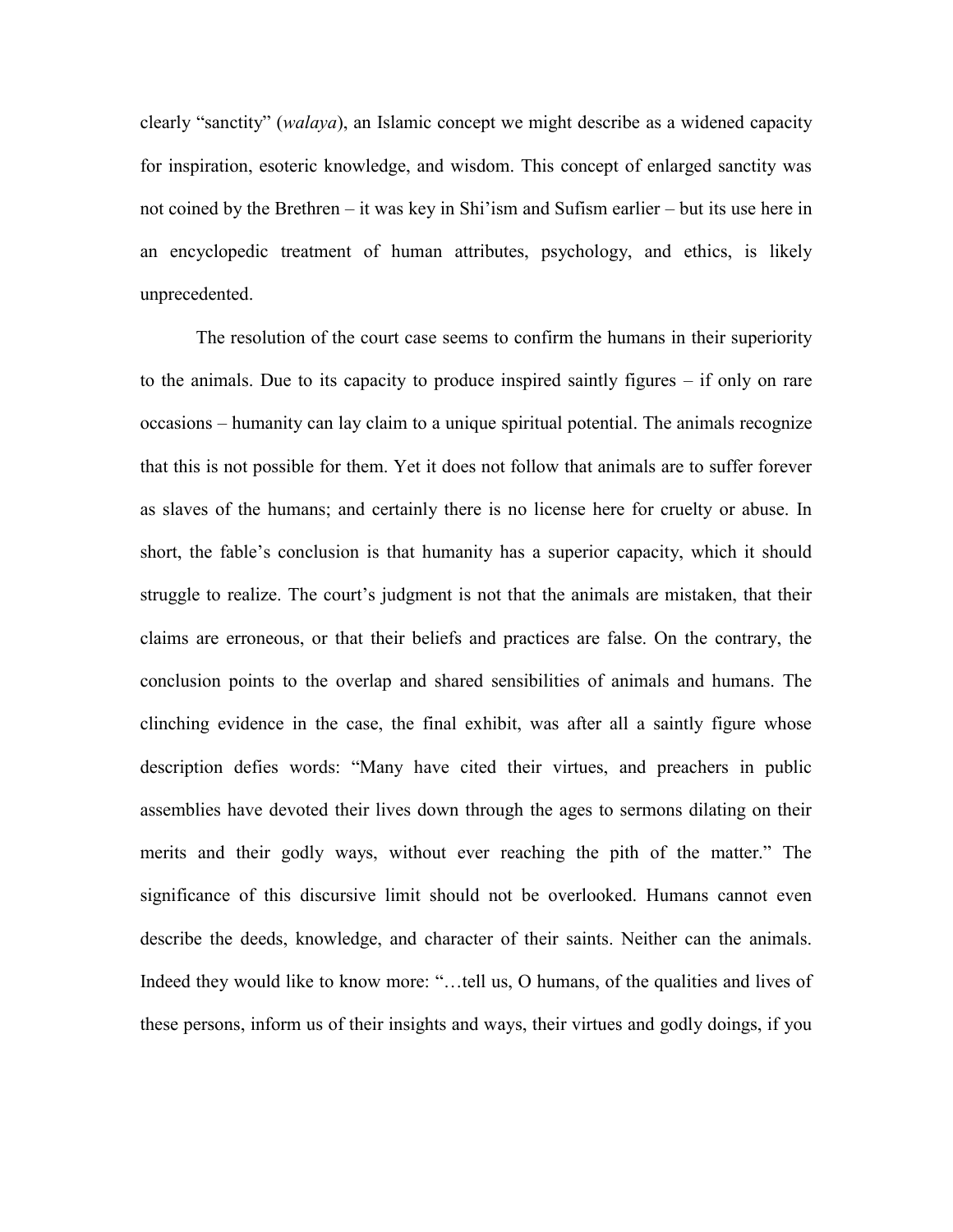know aught of these… The whole court fell silent, pondering the question. But no one had an answer."<sup>1</sup>

In the *Case of the Animals versus Man*, however, where language has failed both animals and humans, a paradigm has shifted. We have moved from an exclusionary contest to one of different yet mutually intelligible capacities. Humans know these great saints, but fall short of their rank and achievement. Animals recognize these same holy persons, live with them in the wilds of nature, and yet remain categorically removed from them. The moral of the fable is that humanity's superiority is not what we think it is. Our precedence is only in potential, and when it does manifest, it immediately becomes distant and mysterious. Like the animals, who, thanks to their formidable capacities, can peer across the abyss that divides them from the saintly realm, humans too recognize a likeness of themselves in those distant saints.

My current research seeks to build on this dynamic of interspecies communication, with particular reference to silence and the limits of the descriptive speech in the *Epistle*. As we just noted, at the concluding section of the court case the boundary of language is evoked in order to indicate a super-capacity within humanity. This same binding of language however also occurs in key passages of the fable in what I will argue constitutes an Islamic critique of exclusion and violence. In these passages scenes of violence toward animals are described in detail, all the while framed by the silence of those animals. By 'silence' here I do not mean an inability to cry out in response to pain, but rather a powerlessness to advocate, petition, or protest. While the communicative power of these passages is predicated on these silences, the visual emotive that is generated exceeds the discursive boundaries of the narrative.

 $\overline{a}$ 

<sup>1</sup> *Epistles of the Brethren of Purity* p.313.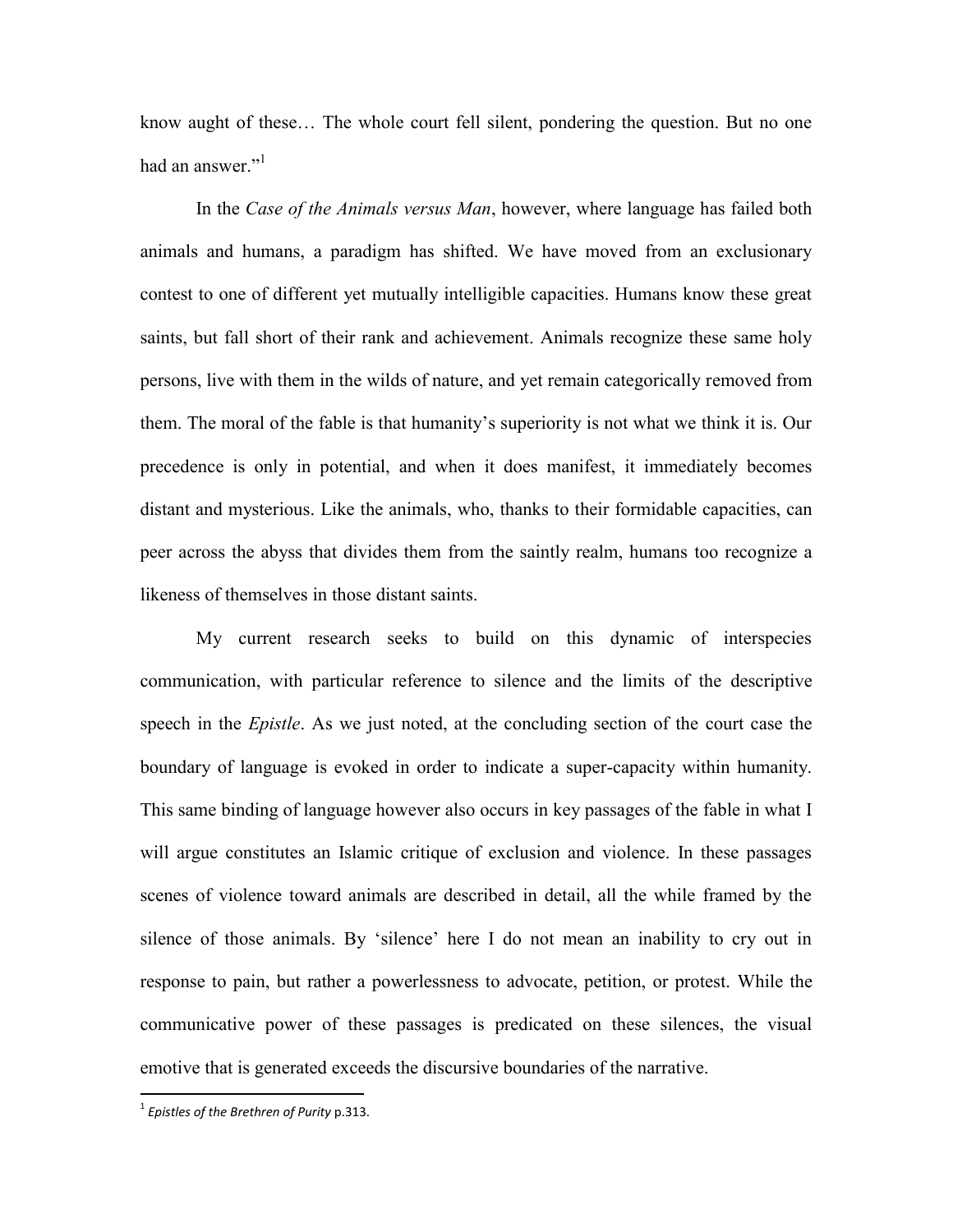Chapter five of the *Epistle* opens at the court, with the humans arguing for their mastery over the animals by pointing to the paternalistic care they extend to them: feeding, sheltering, raising, training, and treating their illnesses. This kindness would only be extended by a master to his servant, or an owner to his property – the humans claim. What Ibn Arabi would take some three centuries later as evidence of humanity's need for animals, the humans here see as paternalistic ownership. The spokesperson for the beasts counters that nothing about precedence or priority can be deduced from slavery, since all races of humans try to enslave each other. Greeks, Persians, Nubians, Abyssinians, Arabs, Turks – they all claim to be masters of each other when they can take the other as a slave.

The story then turns to a series of animal spokespersons, each of whom condemns the violent reality of slavery, even when that bondage takes itself to be a practice of compassion, and guided by mercy. The first to indict is the ass (*himâr*) saying to the king of the jinn, "Your Majesty, had you seen us as prisoners of the sons of Adam, our backs laden with rocks, bricks, earth, wood, iron, and other heavy loads, struggling and straining to go forward, while they stood over us, stick in hand to beat us brutally about the face and back in anger, you would have pitied us and shed tears of sorrow for us, merciful King. Where then are their mercy and compassion?"

The ox (*thawr*) then said, "Had you seen us, your Majesty, as prisoners in the hands of the Adamites, yoked or bound to a water wheel or mill, with muzzles to our face and blinders on our eyes, as they beat us with sticks and clubs around the face and flanks, you would have pitied us and shed tears."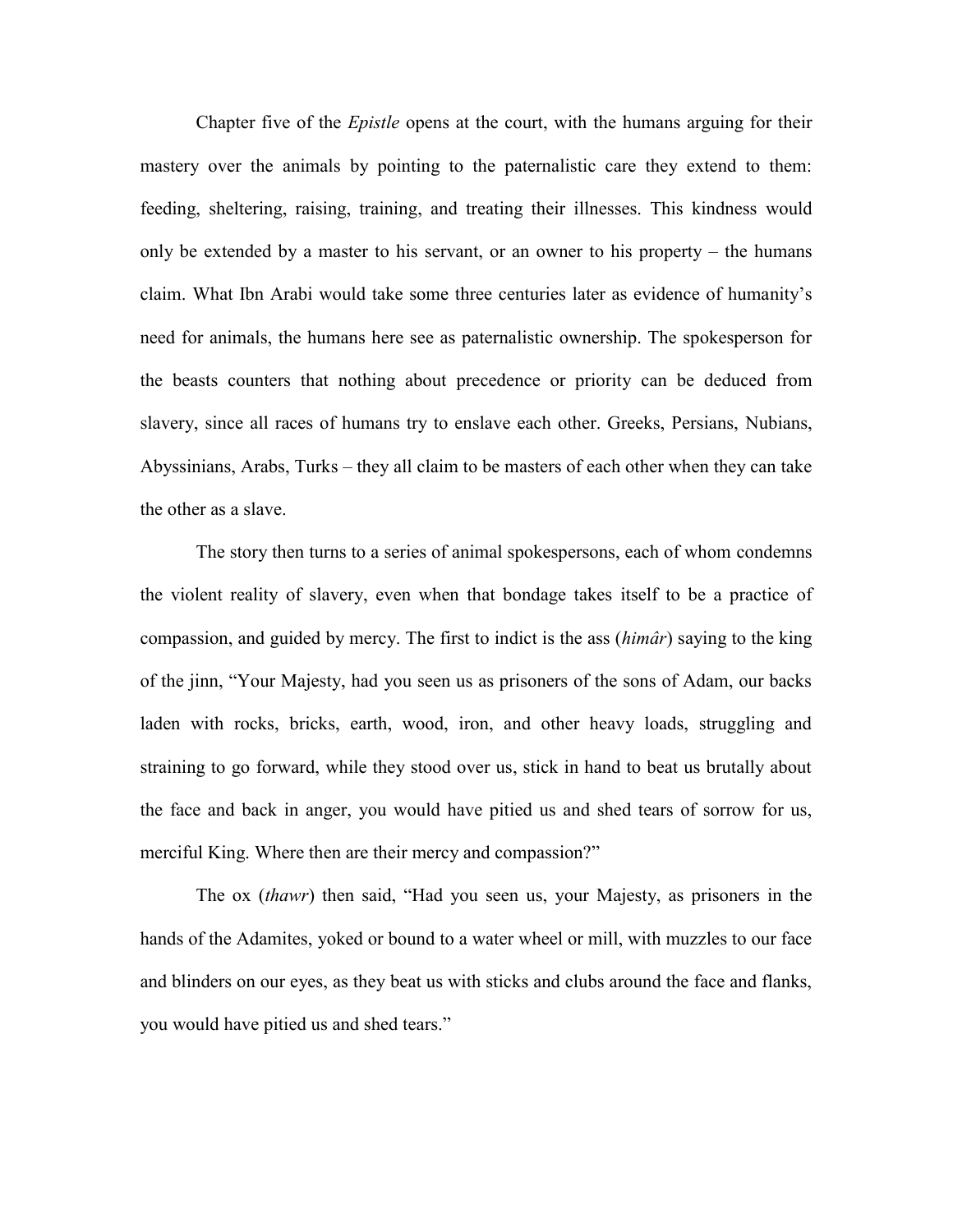The ram (*kabsh*) added, "You would have pitied us, your Majesty, had you seen us as their prisoners, when they seized our smallest kids and lambs and tore them from their dams to seal our milk. They took our young and bound them hand and foot to be slaughtered and skinned, hungry and thirsty, bleating for mercy but unpitied, screaming for help with none to help them. We saw them slaughtered, flayed, dismembered, disemboweled, their heads, brains and livers on butchers' blocks, to be cut up with great knives and boiled in cauldrons or roasted in an oven, while **we kept silent, not weeping or complaining**. For even if we had wept they would not have pitied us. Where then is their mercy?"

The camel (*jamal*) added, "Also, had you seen us, your Majesty, as prisoners of the Adamites' hand, our **muzzles bound with rope**, our halters gripped by drivers who forced us to carry heavy loads in the dead of night, while all others slept, making our way through dark defiles and arid plains over a rocky track, bumping into boulders and stumbling with our tender pads over rocks and rough, broken ground, hungry and thirsty, our sides and backs bruised and sore from the rubbing of our saddles, you would have pitied us and wept for us. Where then is their mercy?"

The elephant (*fîl*) said, "Had you seen us… with chains on our feet and cables about our necks while they held iron goads in their hands to beat us about the head and drive us left or right, powerless to defend ourselves, despite our great bulk, our mighty frames, long tusks, and immense strength, you would have pitied us and wept for us."

Then the horse (*faras*) spoke, "Your Majesty, had you seen us as their prisoners on the field of battle, bits in our mouths, saddles on our backs, plunging unprotected